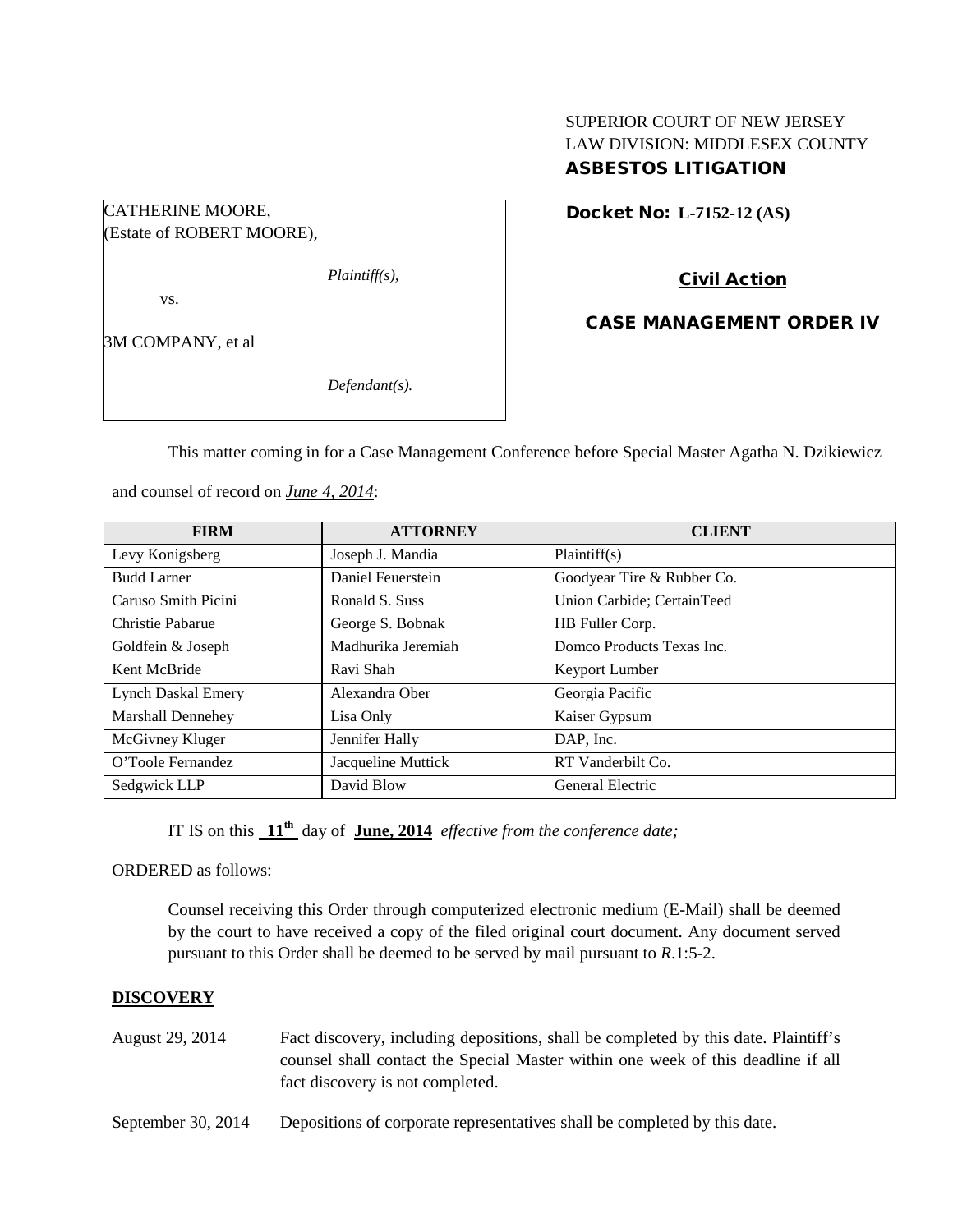### **EARLY SETTLEMENT**

- September 9, 2014 The settlement conference previously scheduled on this date is **CANCELLED**.
- December 5, 2014 Settlement demands shall be served on all counsel and the Special Master by this date.

#### **SUMMARY JUDGMENT MOTION PRACTICE**

- October 24, 2014 Summary judgment motions shall be filed no later than this date.
- November 21, 2014 Last return date for summary judgment motions.

#### **MEDICAL DEFENSE**

December 31, 2014 Defendants shall identify its medical experts and serve medical expert reports, if any, by this date. **In addition, defendants shall notify plaintiff's counsel (as well as all counsel of record) of a joinder in an expert medical defense by this date.**

## **LIABILITY EXPERT REPORTS**

- December 31, 2014 Plaintiff shall identify its liability experts and serve liability expert reports or a certified expert statement by this date or waive any opportunity to rely on liability expert testimony.
- January 30, 2015 Defendants shall identify its liability experts and serve liability expert reports, if any, by this date or waive any opportunity to rely on liability expert testimony.

#### **ECONOMIST EXPERT REPORTS**

- December 31, 2014 Plaintiff shall identify its expert economists and serve expert economist report(s), if any, by this date or waive any opportunity to rely on economic expert testimony.
- January 30, 2015 Defendants shall identify its expert economists and serve expert economist report(s), if any, by this date or waive any opportunity to rely on economic expert testimony.

#### **EXPERT DEPOSITIONS**

February 20, 2015 Expert depositions shall be completed by this date. To the extent that plaintiff and defendant generic experts have been deposed before, the parties seeking that deposition in this case must file an application before the Special Master and demonstrate the necessity for that deposition. To the extent possible, documents requested in a deposition notice directed to an expert shall be produced three days in advance of the expert deposition. The expert shall not be required to produce documents that are readily accessible in the public domain.

\_\_\_\_\_\_\_\_\_\_\_\_\_\_\_\_\_\_\_\_\_\_\_\_\_\_\_\_\_\_\_\_\_\_\_\_\_\_\_\_\_\_\_\_\_\_\_\_\_\_\_\_\_\_\_\_\_\_\_\_\_\_\_\_\_\_\_\_\_\_\_\_\_\_\_\_\_\_\_\_\_\_\_\_\_\_\_\_\_\_\_\_\_\_\_\_\_\_\_\_\_\_\_\_\_\_\_\_\_\_